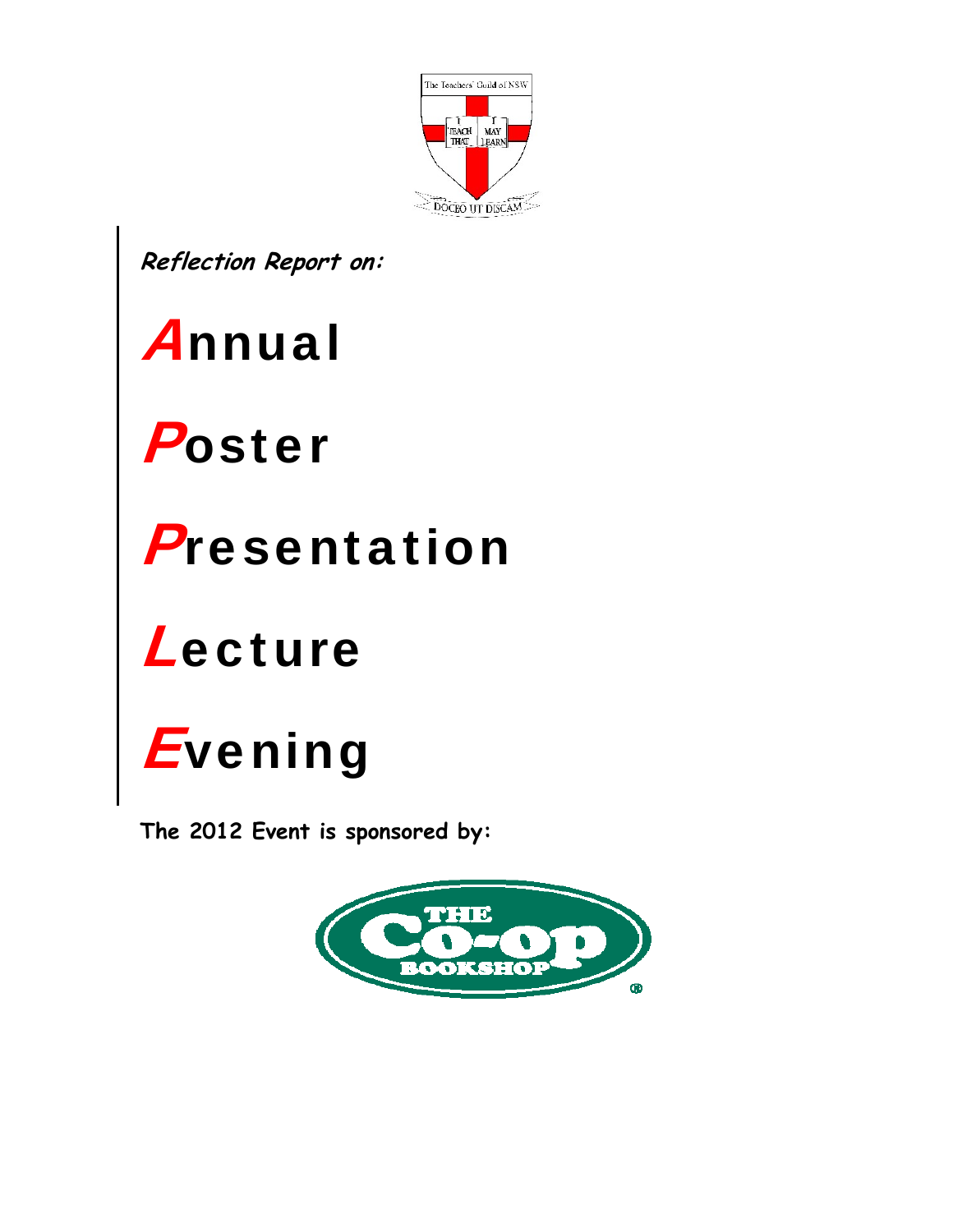# **Annual Poster Lecture Evening (APPLE) Reflection Report**

#### **Dr Frederick Osman**

#### **2012 APPLE Convenor**

The Teachers' Guild of New South Wales held its third Annual Poster Presentation Lecture Evening on Monday 23 July 2012 at Trinity Grammar School, Dining Hall, from 6.00 to 8.00pm. The purpose of the Annual Poster Presentation Lecture Evening is to:

- o Give presenters a chance to present their research work to a learned audience in the friendly environment of a school setting.
- o Allow for reflection of the presenters' proposed research and progress achievements.
- o Recognises a research-based contribution to improve classroom practices.
- o Give the presenters the opportunity to liaise with other presenters, students, academics, staff, visitors and past students.

These awards were created to encourage excellence in research work, and all nominees that participted in these awards had an opportunity to compete for the \$1000 Guild Research Award Prize, \$500 COOP Bookshop prize and special certificate that recognises the nominee's high standing.

This new format and approach to presenting current research to peers in education, highlights the positive work being done to ensure education continues to move forward into the future. Each presenter had one poster board *(2.1 metres high by 1.2 metres wide)* to present their research work. The poster presentation session was designed to be a powerful alternative presentation using stimulating layout and interactive discussion. The presenters were given five minute introductions to "sell" their posters to the audience. The five minute introductions gave a much higher profile to the posters, which was intended to "break the ice" for further discussions during the poster sessions. I would like to thank our judging panel for their time and dedication in judging the posters:

- o Dr Norman McCulla Macquarie University
- o Mr Stuart Braga
- o Ms Erin Mackenzie Meriden School
- o Ms Michele Hanwell-Short (Chair of juding panel) Meriden School

The judges ranked the candidates according to: (1) content and scientific quality, (2) clarity and (3) presentation skills and determined the winners for the following categories:

- ⇒ Guild Research Award Winner: Noelene Callaghan from Macquarie University
- ⇒ Highly Commended Award: Nola Norris from the University of Wollongong
- ⇒ Encouragement Award: Clint Sheehan from the Australian Catholic University



*2012 APPLE Presenters:* 

*Noelene Callaghan, Clint Sheehan, Suzana Sukovic, Nola Norris, Sue Wilson and Dr Fred Osman*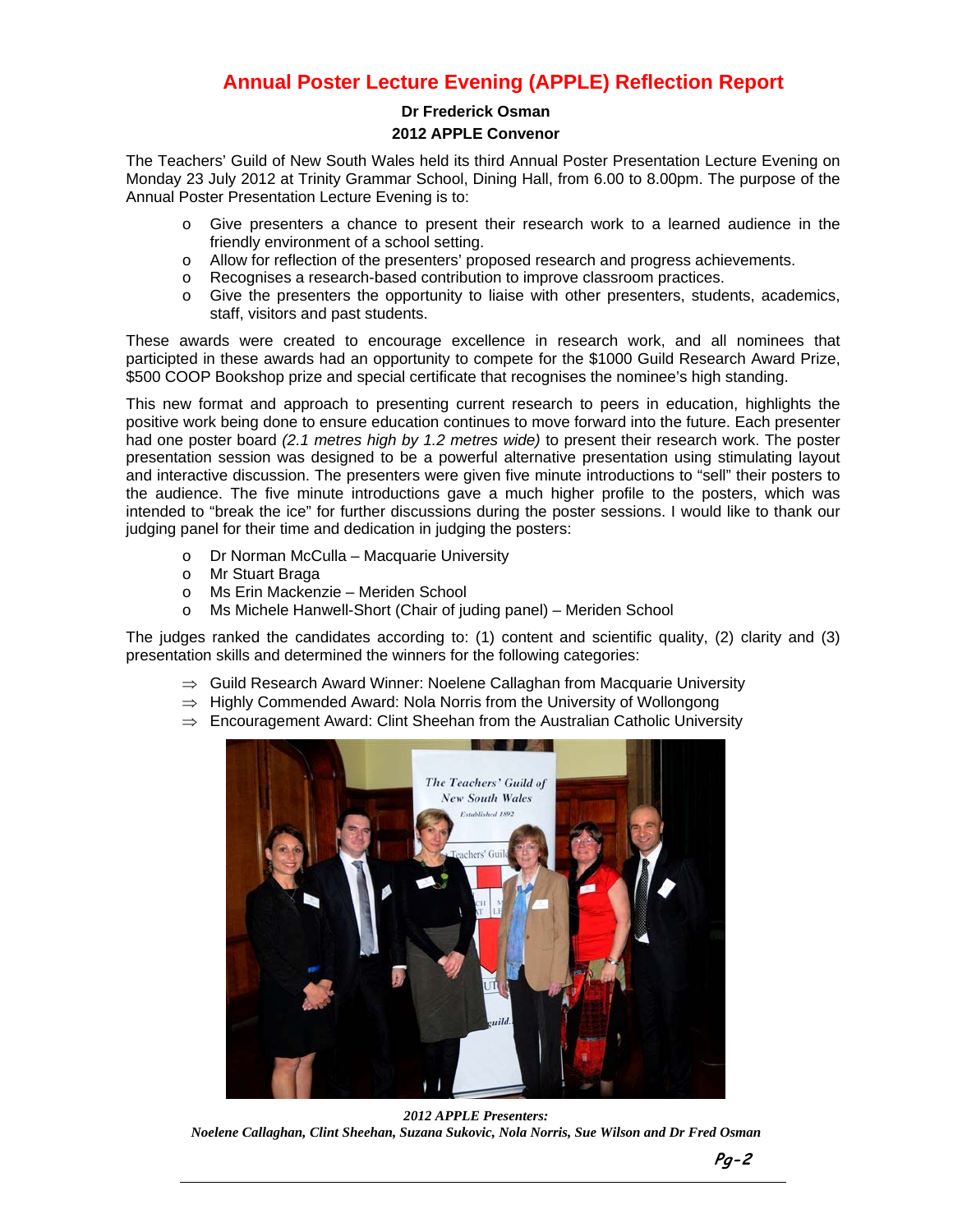It was wonderful to see so much diversity and such talented educators presenting at APPLE. The Guild would like to acknowledge the wonderful posters from the participants and wish them all the very best for the future. The poster summaries of all the presenters are included below.

I would like to thank our sponsor, the COOP Bookshop, for contributing towards the prizes of this event. To Mr Milton Cujes, Headmaster of Trinity Grammar School we extend our thanks for his continued support of the Teachers' Guild and his readiness to allow the school to host our functions.



*2012 APPLE Judges: Michele Hanwell-Short, Erin Mackenzie, Dr Norman McCulla, Stuart Braga and Dr Fred Osman* 



*From left to right: Irene Holt, Leanne Claringbold, Dr Bill Kneprath and Stuart Braga* 

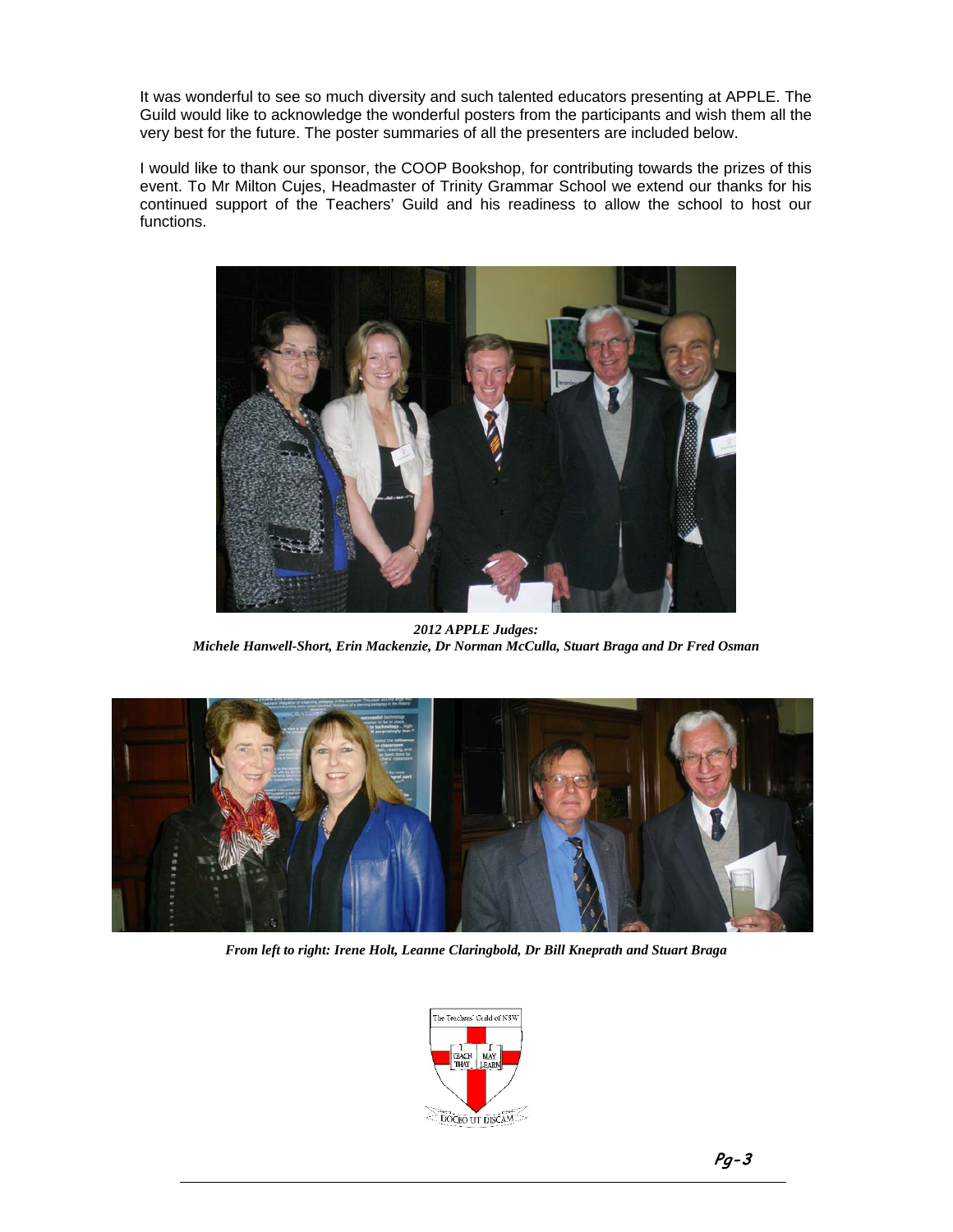*iTell:* **digital storytelling in the National Year of Reading**



### **SUZANA SUKOVIC St. Vincent's College, Potts Point**

The project *iTell* has been conceptualised within the framework of the National Year of Reading 2012 aiming to promote reading and literacy in a school context while contributing to the wider national initiative. The project has been envisaged as an opportunity to explore reading and writing in our increasingly technological environment. The importance of a traditional and digital literacy for a successful participation in the contemporary society has been well recognised. *iTell*  aims to explore areas where different literacies meet and blend, hence a focus on issues of transliteracy. The project will also contribute to discussions about the value of technology in learning, which has been often promoted or disputed with little research-based evidence.

*iTell* involves work with students during a period of two terms when they will develop their digital stories as a response to fictional and historical texts. Research aims are focused on investigating the following areas:

- $\Rightarrow$  any development of students' transliteracy skills during the project
- $\Rightarrow$  students' engagement and learning during the project
- $\Rightarrow$  any effect of the project on students' literacy skills.

Research methodology has been developed in the framework of action research and uses a combination of qualitative and quantitative research methods. Student-participants range from Year 8 to Year 10, including a group of GAT and high-achieving students, Indigenous students and any student who wished to participate and provided teachers' written recommendations. Digital storytelling has been offered as an extracurricular activity in the library.

*iTell* has been developed at the Learning Resource Centre at St Vincent's College, Potts Point with a view of collaborating and sharing data with other schools.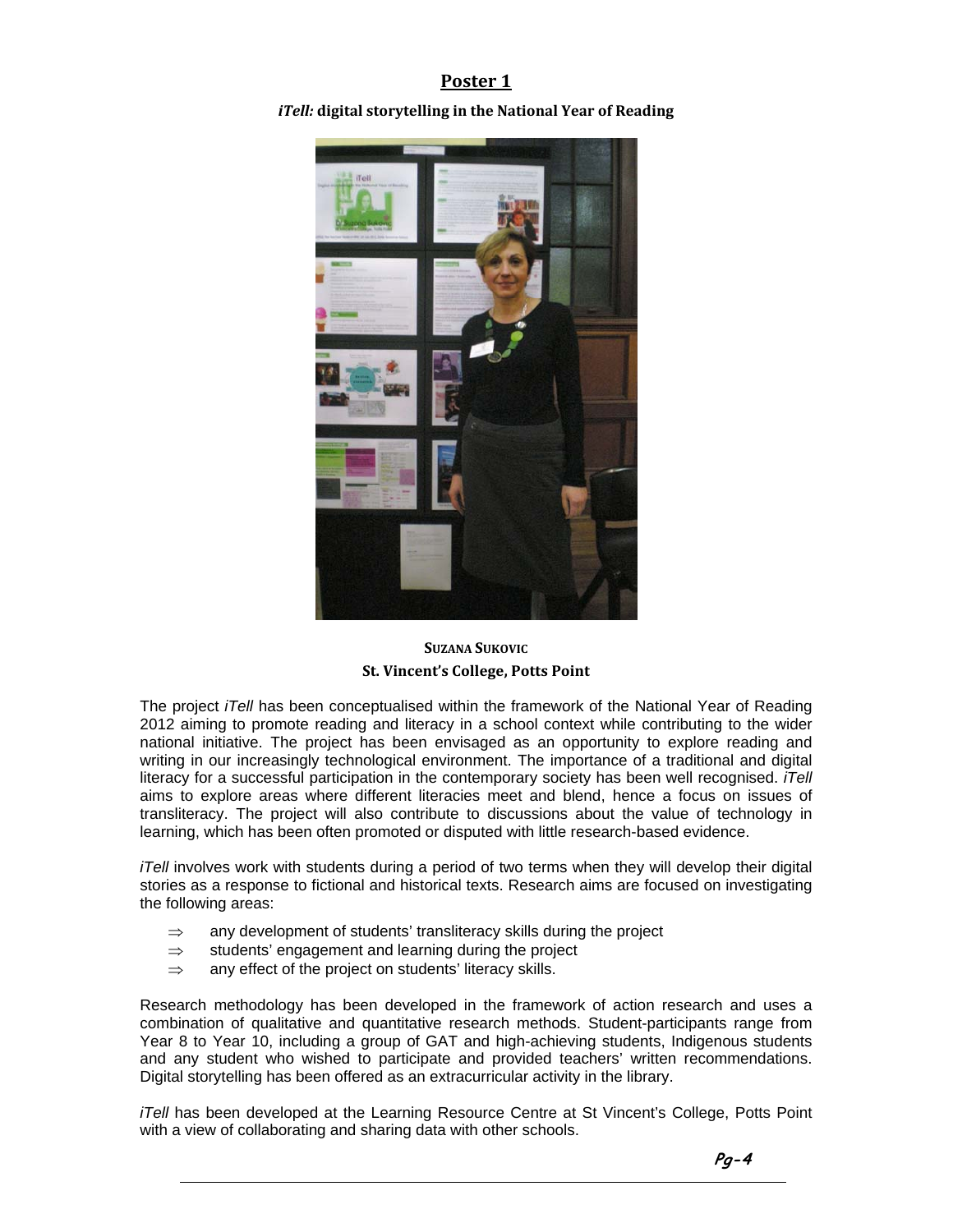**Investigating interactions in a studentdirected social networking learning environment**



**NOELENE CALLAGHAN Macquarie University**

The paper identifies the way in which Social Networking Sites (SNS's), in particular Ning, can contribute to the teaching and learning of secondary students via a multiple case research study.

SNS's are recognised at enabling its users to indentify, analyse, synthesise and evaluate information within a classroom context as they provide opportunities for learning that transcend traditional education. Thus, they a promising new tool for educators and will be able to contribute to improving pedagogies in the classroom.

Learning through SNS's was found in one of the two participating classrooms based on an existing classroom climate that was regarded as strong and manageable. This permitted an enhancement of engagement, self directed learning, connectivity and social rapport between secondary teachers and their students as well as the attainment of learning outcomes. This also led to the observation of social and leaning behaviours through contributions posted online by students.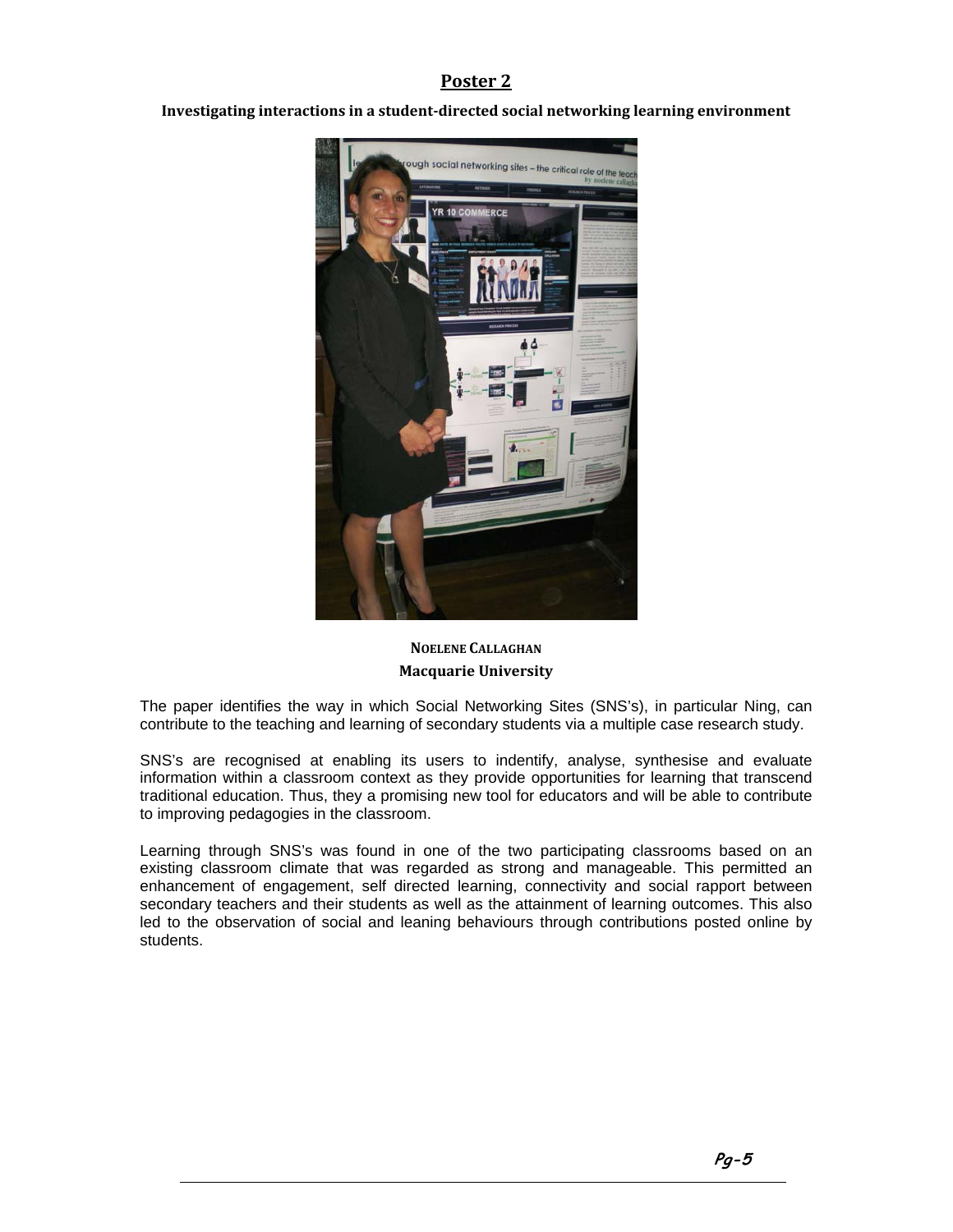**Neuroscience, Aspergers and TwiceExceptionality: Teacher Professional Development needed!**



## **NOLA NORRIS University of Wollongong**

#### **1. Educational problem**

Teachers of mainstream classes are increasingly expected to cater for students with Asperger syndrome (AS). The assumption that students with AS will learn in the same way as typically developing children is questioned. Students with AS have problems with flexibility and adaptability, yet are expected to adapt to mainstream pedagogies which do not take their specific learning needs into account.

With the new perspectives on learning and autism spectrum disorders emerging from neuroscience, teachers with a commitment to lifelong learning will be eager for professional development. Existing professional development frameworks do not adequately account for the cognition of twice-exceptional students with autism spectrum disorders (gifted, highfunctioning, highly verbal, higher intelligence, learning disorder, communication disorder, social disorder).

The purpose of this doctoral research is the development of a conceptual framework for teachers of mainstream classes with students with AS, with a focus on understanding the cognitive profile of students with AS in order to create effective learning environments for this gifted group of students.

Incidental to learning about Asperger cognition, much is learned about the cognition and learning of all students.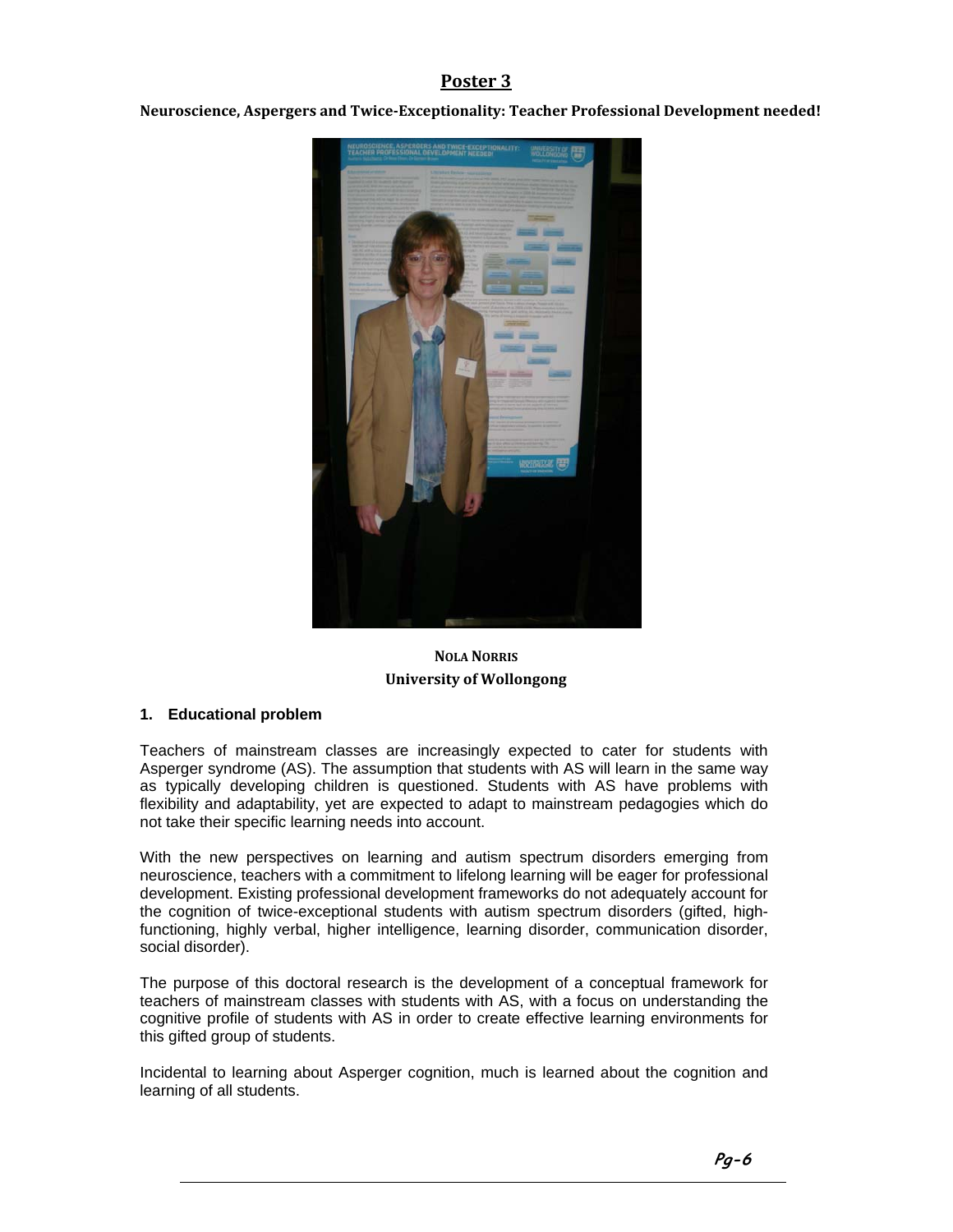#### **2. Research Project**

**Research Question:** How do people with Asperger syndrome think and learn?

#### **3. Early results**

Among others, three areas of profound difference in cognition between people with AS and neurotypical people have been identified from the research literature and which are supported by my research data: Attentional shifting particularly with reference to pronoun reversal, Prototype formation & Episodic memory.

#### **4. Professional Development**

The implications for education and teacher professional development are taking shape and, at this mid-stage, area work in progress. The continuous development of a conceptual framework for teacher professional development is underway and professional development sessions have been presented to teachers at three independent schools, to parents, to partners of people with AS, and to individuals by consultation, based on this framework.

#### **Poster 4**

#### **Intersection: Factors affecting the formation of elearning pedagogy by early career teachers in the History classroom**



**CLINT SHEEHAN Australian Catholic University**

*Keywords*: *ICT, pedagogy, e-learning*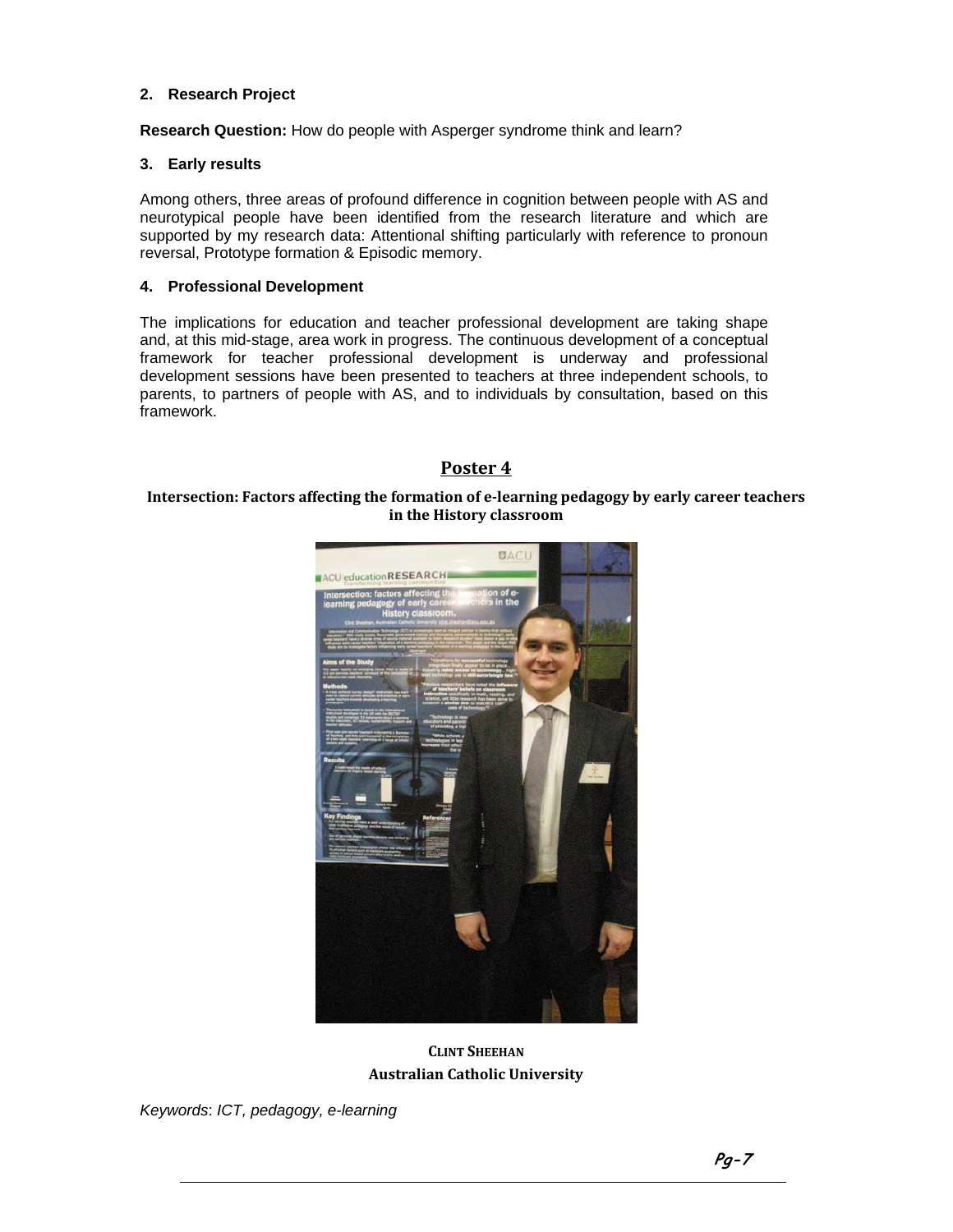Information and Communication Technology (ICT) is increasingly viewed as a powerful aid that offers new and unique ways for teaching and learning occur (Roschelle, Pea, Hoadley, Gordin and Means 2000). Teachers are currently facilitators of dynamic learning in a technologically rich space. The Australian National Curriculum (2011) has further promoted increased integration of ICT in the  $21<sup>st</sup>$  century classroom (Board of Studies, 2011) and increased demands on early career to successfully design and implement effective e-learning pedagogy.

This paper reports on emerging trends from a study of 113 pre-service teachers surveyed at the completion of their final ten week internship as part of a Bachelor of Teaching / Bachelor of Arts degree. The survey instrument utilised a five point Likert scale with participants responding to sixty four statements.

The preliminary data forms part of a PhD thesis that intends to contribute to the body of knowledge on pedagogical reasoning, an area identified as needed further research especially in the History classroom, (Becta, 2004 and Romeo, 2003).

Factors affect teachers' formation of pedagogy in the classroom. This includes access to appropriate learning software and websites, levels of student engagement with technology, peer and colleague influences, government policy frameworks and syllabus documents. Internal factors that can enable or disable e-learning pedagogy include teacher self-efficacy with technology in the classroom, previous experience, and teachers own teaching philosophy.

The paper reports on the factors that influence and limit early career teachers' experiences and formation of e-learning pedagogy in the classroom.

*References:* 

Board of Studies NSW. (2011) History K-10 Draft Syllabus. Board of Studies, Sydney, Australia.

- Cox, M., Webb, M., Abbott, C., Blakeley, B., Beauchamp, T., & Rhodes, V. (2004) ICT and Pedagogy: A review of the research literature. British Educational Communications and Technology Agency (BECTA) London.
- Creswell, J. W., (2009). Educational Research: Planning, conducting and evaluating quantitative and qualitative research. (3<sup>rd</sup> Ed.) Upper Saddler River, New Jersey: Pearson.
- Romeo, G. (2003). ICT in History Education: A Brief Overview. National Centre for History Education – Commonwealth History Project.
- Roschelle J., Pea R., Hoadley, C., Gordin D. & Means B. (2000) Changing How and What Children Learn in School with Computer Based Technologies. The Future of Children, Children and Computer Technology. Vol 10, No. 2 pp76-103.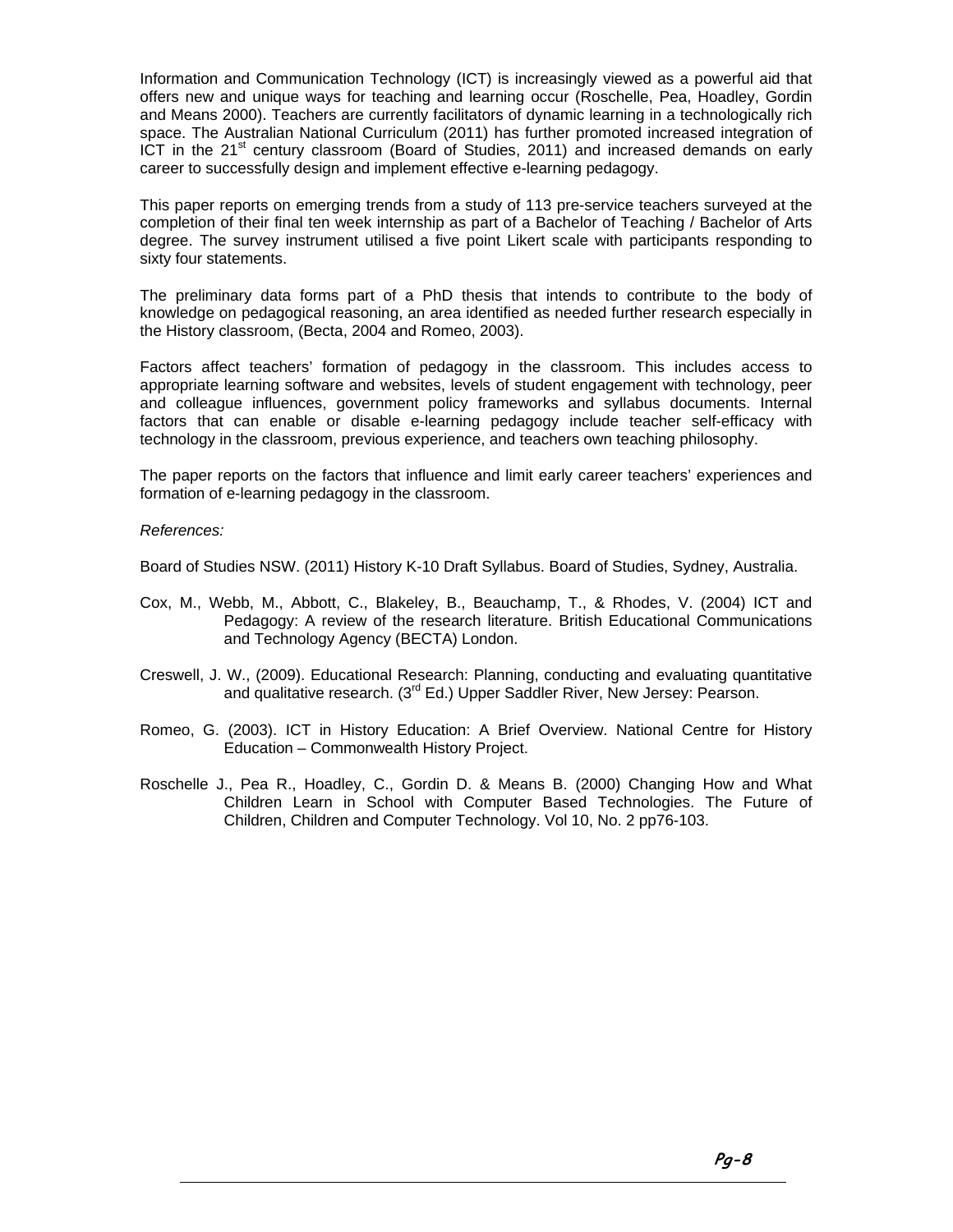**Using Bibliotherapy to address maths anxiety in preservice primary teachers**



**SUE WILSON Australian Catholic University**

Mathematics (maths) is important in a changing, economically and technologically competitive world. However, the impacts of maths instruction produce for many an enduring state of maths anxiety. Maths anxiety leads to avoidance of maths, limiting opportunities for people to pursue and achieve goals, and reach their full potential.

Researchers have identified high levels of maths anxiety in pre-service primary teachers (PST) that affect their future teaching of maths making them less likely to engage with maths, and impacting on their students. Hence maths anxiety can be perpetuated in classrooms. Teacher education is a crucial site for research to break this cycle. Negotiating this issue and promoting positive change for future teachers has the potential to transform learning and teaching beyond that of the PST to their future students.

Bibliotherapy has shown potential in addressing maths anxiety in primary PST allowing them to reflect on their school experiences and reconstruct their assessment of their capacity to learn and teach maths.

The purpose of this research is to explore the use of bibliotherapy as a tool for reflecting on PST affective responses to maths and enhancing their engagement with maths. First year PST are surveyed to assess their level of maths anxiety and encouraged to examine their images of themselves as learners and doers of maths through critical incident methodology and bibliotherapy. Methods include a combination of quantitative (pre- and post – survey – using the Revised Mathematics Anxiety Rating Scale) and qualitative (critical incident analysis, interviews, bibliotherapy, written reflections and journals and semi-structured interviews).

Supporting PST to develop reflective and metacognitive skills enables them to take these skills into the classroom, and monitor their practice. The existence of well-prepared teachers in schools who are comfortable with teaching maths is a key factor in engaging students and enhancing their learning.